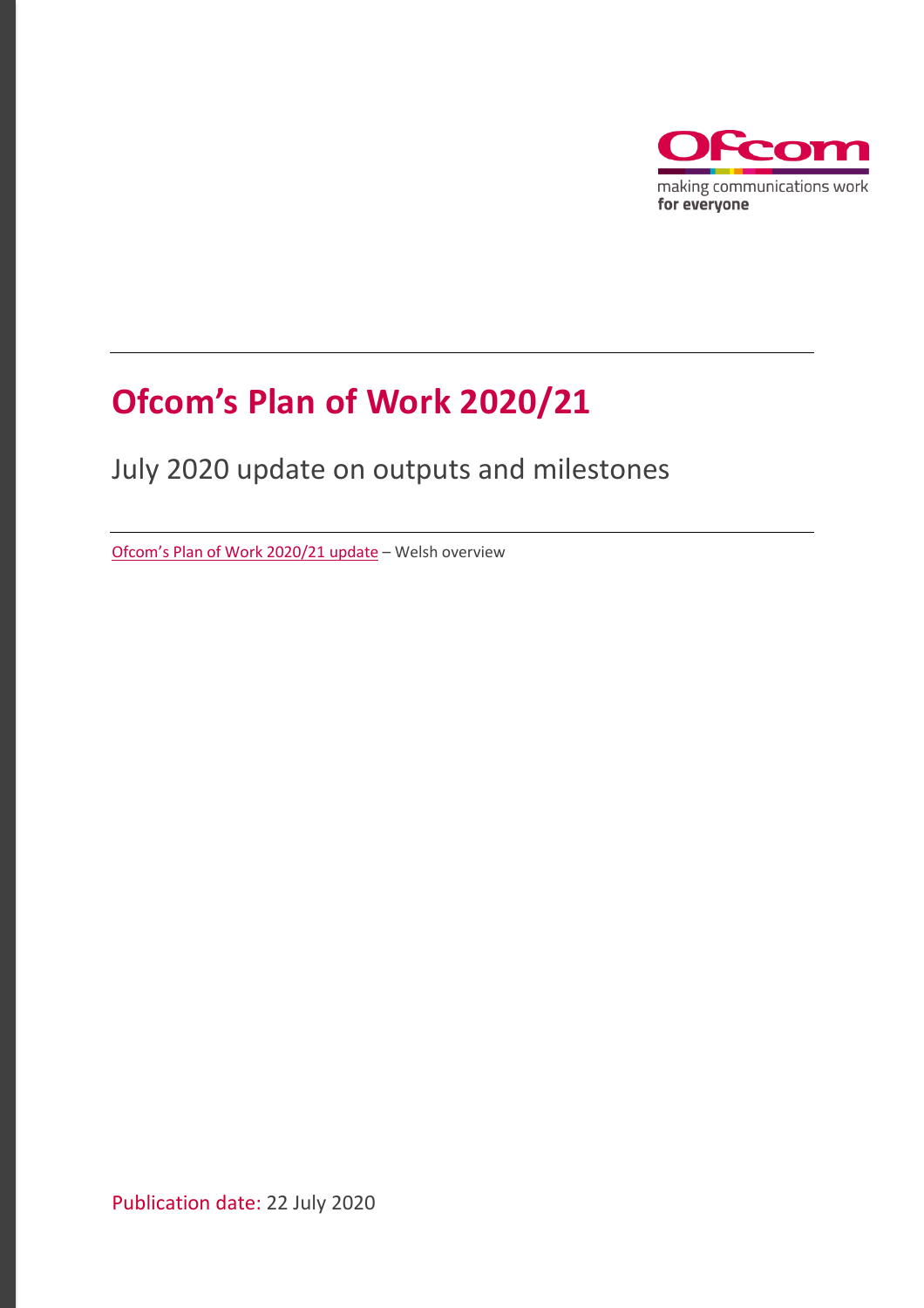### 1. Overview

#### **July 2020 update on outputs and milestones**

When we issued our 2020/21 Plan of Work, recognising the evolving situation with the ongoing coronavirus pandemic we committed to publishing quarterly updates to our plan. This paper serves as an update to the activities and milestones in our 2020/2021 work programme.

We have undertaken a review of the milestone outputs detailed in our work programme to ascertain any timing changes since publication and provide an updated table of our project work.

As we progress through the year, we will continue to monitor our work programme and will publish a refreshed 2020/21 Plan of Work in September.

This will provide us with an opportunity to reassess our work programme against the ongoing impacts of coronavirus on both Ofcom and the companies we regulate. We expect to provide updates on timelines and identify emerging risks that could challenge our ability to deliver and how we may mitigate these issues.

We remain broadly on track to delivering our work programme for 2020/21. However, we have amended timings on some projects and have added more detail to others. The changes that have been made are:

- 5 projects have been deferred by a quarter;
- 4 projects have set out additional detail;
- 1 project was clarified adding a milestone date; and
- 1 project was put on hold.

A full list of our programme of work can be found in Annex 1, with changes to project milestones highlighted.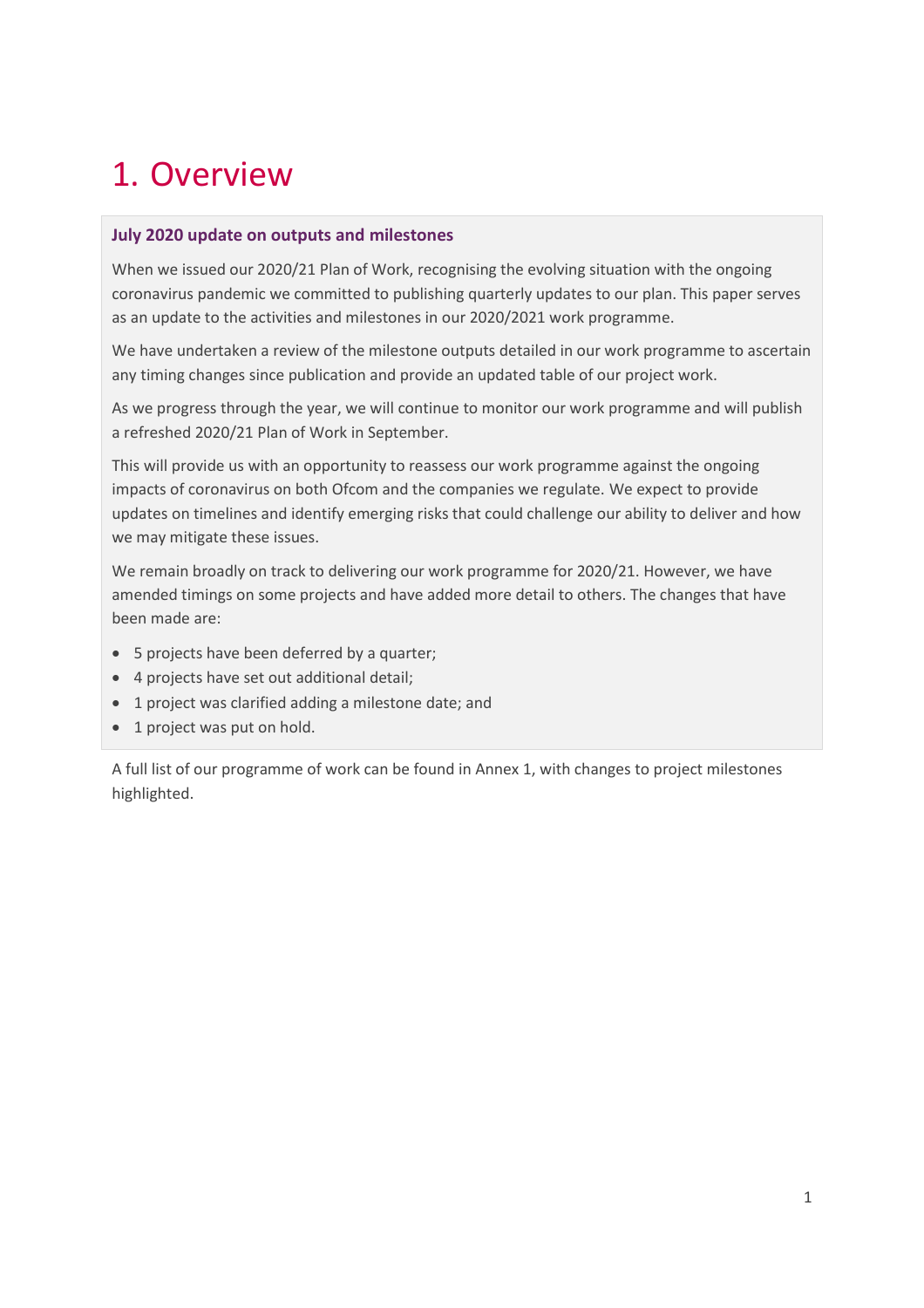# A1. Update of project work 2020/21

| <b>Project Details</b>                                                                                                                                                                                                                                                                                                                                                                                                                                                                                                                                                                                                                                                                                                 | <b>Milestones</b>                                                                    |
|------------------------------------------------------------------------------------------------------------------------------------------------------------------------------------------------------------------------------------------------------------------------------------------------------------------------------------------------------------------------------------------------------------------------------------------------------------------------------------------------------------------------------------------------------------------------------------------------------------------------------------------------------------------------------------------------------------------------|--------------------------------------------------------------------------------------|
| Broadband Universal Service Obligation (USO). The broadband universal<br>service obligation has now launched. Ofcom has designated two universal<br>service providers (USPs) to deliver the service; established the obligations<br>that USPs must meet to deliver the scheme in accordance with the<br>legislation; and made proposals to determine how the costs incurred by a<br>USP may be compensated. Consumers have been able to request the<br>service since March 2020. We are also continuing our work more generally<br>to improve access to broadband services in the hardest to reach and most<br>remote locations and to understand how people's future needs for<br>connectivity will evolve in future. | Statement on funding<br>regs published in Q1.<br>No further milestones<br>planned    |
| Wholesale Fixed Telecoms Market Review. We published our main<br>consultation on our proposals for fixed telecoms services in early 2020 and<br>intend to publish our final statement in Q4 2020/21. This will cover<br>wholesale voice/broadband connections and wholesale leased lines. We<br>are seeking to establish a regulatory framework designed to promote<br>network competition where this is feasible, ultrafast network coverage and<br>enable the smooth replacement of the legacy copper network with fibre<br>services. Any remedies will come into effect from Q1 2021/22.                                                                                                                            | Statement Q4 2020/21                                                                 |
| Wholesale Calls and Interconnection. We will undertake the next round of<br>market reviews for fixed, mobile and 070 call termination and fixed call<br>origination. As part of this review we will be considering what is necessary<br>to assist the transition from traditional PSTN (public switched telephone<br>network) services to IP-based voice services including arrangements for<br>Interconnection. We will consult on formal proposals in Q2 2020/21. Any<br>changes to regulation are likely to come into effect from Q1 2021/22.                                                                                                                                                                       | Consultation Q2<br>2020/21 Statement Q4<br>2020/21                                   |
| Telecoms regulation in the Hull Area. We will consult on our proposals for<br>fixed telecoms services in the Hull Area in Q2 2020/21 and intend to publish<br>our final statement in Q4 2020/21. This will cover all wholesale<br>voice/broadband and leased-line markets. Any remedies will come into<br>effect from Q1 2021/22.                                                                                                                                                                                                                                                                                                                                                                                      | Statement Q4 2020/21                                                                 |
| Award spectrum bands as they are cleared and released. We are<br>considering responses to our further consultation on technical matters and<br>intend to publish a final position in Q2. Alongside this, we are working<br>through operational impacts of Covid-19, with a view to restoring readiness<br>to award licences in the 700 MHz and 3.6-3.8 GHz spectrum bands by<br>auction, and aim to ensure any external action which might delay the<br>auction, including through legal challenges, are dealt with as quickly as<br>possible.                                                                                                                                                                         | <b>Auction TBC</b>                                                                   |
| 700 MHz clearance programme. We will continue to work to clear digital<br>television services from the 700 MHz band in order to release this spectrum<br>for mobile data. We will continue to administer a grant scheme to fund<br>incremental costs that broadcasters incur as a result of the infrastructure<br>changes associated with 700 MHz clearance.<br>Decision taken to postpone final two 700 MHz clearance events scheduled                                                                                                                                                                                                                                                                                | Update on 700 MHz<br>clearance Sep-20<br>Final update on 700<br>MHz clearance Dec-20 |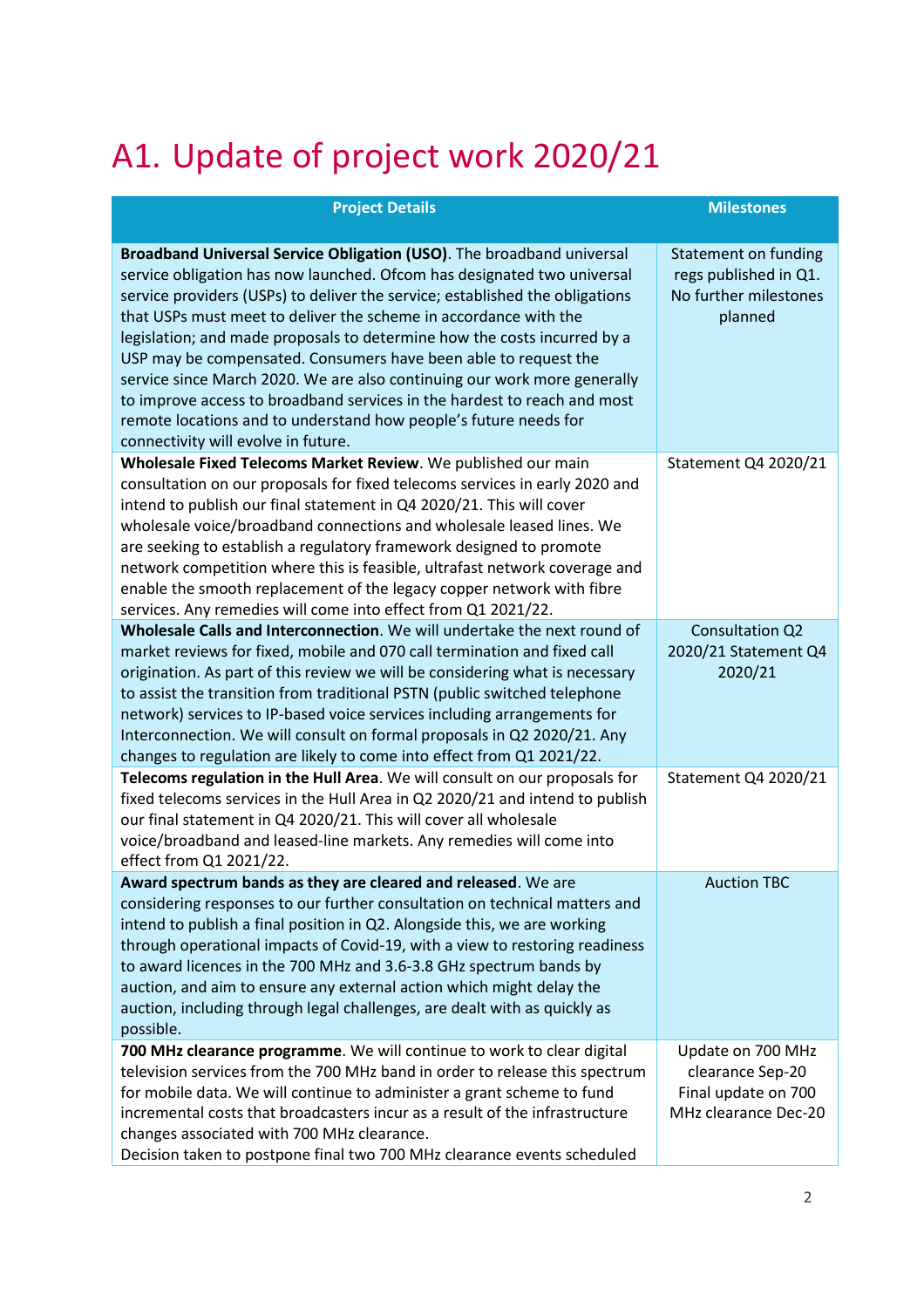| for April '20. The programme is paused until the COVID-19 risk subsides. We<br>are working with programme stakeholders to determine an achievable<br>timescale for delivering clearance of the 700 MHz band.                                                                                                                                                                                                                                                                                                                                                                                                                                                                                                                                                                                                                                                                                                                                                                                                                                                                                                                                                    |                                                                                                                  |
|-----------------------------------------------------------------------------------------------------------------------------------------------------------------------------------------------------------------------------------------------------------------------------------------------------------------------------------------------------------------------------------------------------------------------------------------------------------------------------------------------------------------------------------------------------------------------------------------------------------------------------------------------------------------------------------------------------------------------------------------------------------------------------------------------------------------------------------------------------------------------------------------------------------------------------------------------------------------------------------------------------------------------------------------------------------------------------------------------------------------------------------------------------------------|------------------------------------------------------------------------------------------------------------------|
| Enabling additional spectrum for mobile including 5G services. We will<br>engage internationally at both European and global level to ensure that<br>technical conditions for the priority spectrum bands are appropriate for<br>mobile, including 5G services. We will work to understand future mobile<br>spectrum demand. We will progress our work to open access to more<br>spectrum for radio local access networks (RLAN) including WIFI. We will<br>continue to engage with industry to support the expanding role of wireless<br>innovation across different sectors.                                                                                                                                                                                                                                                                                                                                                                                                                                                                                                                                                                                  | Statement on RLAN Q2<br>2020/21                                                                                  |
| Improve mobile coverage. We will continue to support the UK Government<br>and the mobile operators in the delivery of the Shared Rural Network, as<br>well as playing our role in holding operators to account on their licence<br>obligations. As part of this we will continue to report publicly on mobile<br>operators' progress in improving coverage. We are taking action to enable<br>spectrum-based solutions that could be used to improve coverage both<br>indoors and in rural communities. This will include licence exemption for<br>mobile phone repeaters, where we will bring forward proposals to extend<br>them to more frequency bands, include other technologies (e.g. 5G) and<br>remove unnecessary restrictions. We will also take a look at options for<br>making multi-operator femto cells licence exempt. Both of these actions<br>will help consumers who are currently suffering from poor mobile phone<br>coverage in their own homes to improve mobile reception for themselves,<br>without the need for operator intervention. We will continue to explore<br>options to improve coverage in buildings, in cars and on trains. | <b>Consultation (mobile</b><br>phone repeaters) Q3<br>2020/21                                                    |
| Spectrum sharing. We will look at implementing an automated<br>authorisation approach for access to the shared bands to ensure that the<br>shared spectrum is used effectively and efficiently.                                                                                                                                                                                                                                                                                                                                                                                                                                                                                                                                                                                                                                                                                                                                                                                                                                                                                                                                                                 | Ongoing                                                                                                          |
| Home Broadband performance measurement. We will publish data on the<br>performance delivered by different services and how they vary by a number<br>of factors including technology, service provider, package, geography and<br>time of day. We will analyse crowd-sourced data to examine how mobile<br>network performance varies by a range of factors including technology,<br>mobile network operator, geography and time of day.                                                                                                                                                                                                                                                                                                                                                                                                                                                                                                                                                                                                                                                                                                                         | Home broadband<br>performance report -<br>complete<br>Mobile broadband<br>performance report -<br>Q3 2020/21     |
| Spectrum management strategy. We will review and update our spectrum<br>management strategy and set out a plan for implementing changes.<br>Supporting innovation in the 100-200 GHz range. We will publish a                                                                                                                                                                                                                                                                                                                                                                                                                                                                                                                                                                                                                                                                                                                                                                                                                                                                                                                                                   | <b>Spectrum strategy</b><br>consultation<br>Q3 2020/21<br><b>Statement</b><br>Q1 2021/22<br>Statement Q2 2020/21 |
| statement on supporting innovation in this spectrum range.                                                                                                                                                                                                                                                                                                                                                                                                                                                                                                                                                                                                                                                                                                                                                                                                                                                                                                                                                                                                                                                                                                      |                                                                                                                  |
| Future regulatory financial reporting. We will publish our final decisions in<br>relation to BT's financial reporting obligations arising from the Wholesale<br>Fixed Telecoms Market Review.                                                                                                                                                                                                                                                                                                                                                                                                                                                                                                                                                                                                                                                                                                                                                                                                                                                                                                                                                                   | Statement Q4 2020/21                                                                                             |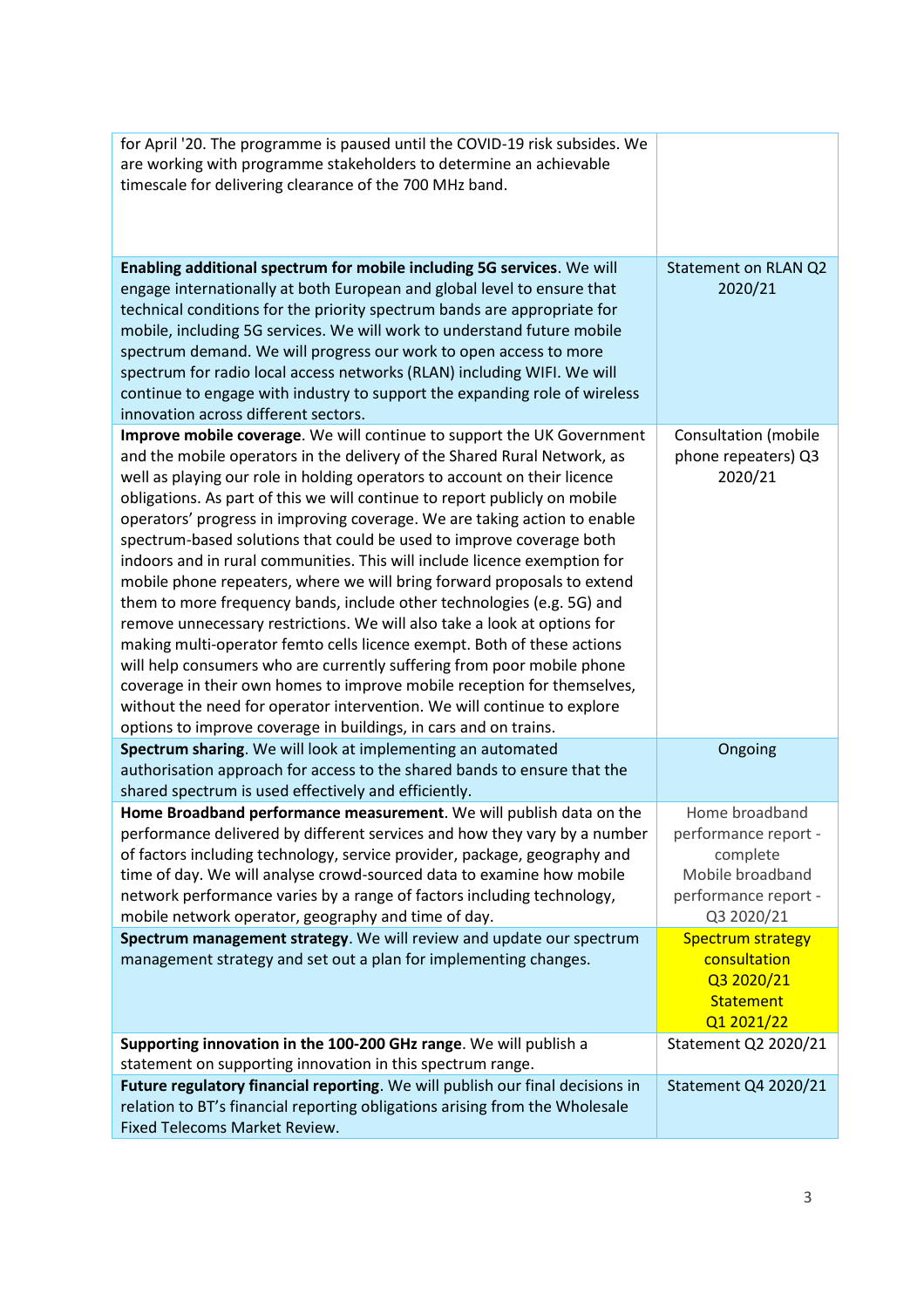| Ex-post evaluation. We will publish an in-depth evaluation of the impact of<br>our quality of service obligations on Openreach's service level performance.<br>In future, we plan to publish at least one in-depth evaluation of our<br>previous policies annually.                                                                                                                                                                                                                                                                                                                                                                                                                                                                                                                                    | In May we published<br>an in-depth evaluation<br>of the impact of our<br>quality of service<br>obligations on<br>Openreach's service<br>level performance. In<br>future, we plan to<br>publish at least one in-<br>depth evaluation of our<br>previous policies<br>annually. |
|--------------------------------------------------------------------------------------------------------------------------------------------------------------------------------------------------------------------------------------------------------------------------------------------------------------------------------------------------------------------------------------------------------------------------------------------------------------------------------------------------------------------------------------------------------------------------------------------------------------------------------------------------------------------------------------------------------------------------------------------------------------------------------------------------------|------------------------------------------------------------------------------------------------------------------------------------------------------------------------------------------------------------------------------------------------------------------------------|
| Coronavirus response to protect vulnerable customers. We will proactively<br>monitor and intervene where necessary to protect consumers during this<br>crisis, with particular focus on protecting those who are vulnerable.                                                                                                                                                                                                                                                                                                                                                                                                                                                                                                                                                                           | Ongoing                                                                                                                                                                                                                                                                      |
| Fairness for Customers commitments. We will continue to monitor<br>companies' performance against these commitments. We will also publish a<br>progress report, reviewing whether companies are delivering what they<br>have promised. This is alongside our regular reporting on customer<br>complaints and satisfaction.                                                                                                                                                                                                                                                                                                                                                                                                                                                                             | Report Q4 2020/21                                                                                                                                                                                                                                                            |
| Broadband differential pricing practices. We are continuing our work to<br>ensure more broadband customers are on fair deals. We will monitor<br>customer outcomes following the implementation of voluntary pricing<br>commitments from industry.                                                                                                                                                                                                                                                                                                                                                                                                                                                                                                                                                     | Publication Q2 2020/21                                                                                                                                                                                                                                                       |
| Affordability of broadband services. We will continue to monitor where<br>households have difficulty paying for communications services, in particular<br>in relation to broadband and consider if any measures are needed to<br>support consumers who are financially vulnerable. If we identify a potential<br>need for a targeted tariff to protect those in low income homes, we would<br>work with the Government to consider how such a tariff might be<br>implemented.                                                                                                                                                                                                                                                                                                                          | Publication Q3 2020/21                                                                                                                                                                                                                                                       |
| Consumer information on gigabit-capable / ultrafast broadband. People<br>and businesses need the right information to make informed decisions<br>about the broadband services best for them. We will consider the benefits<br>of more information about the characteristics and capabilities of gigabit-<br>capable / ultrafast fixed and mobile broadband technologies and how it<br>should be communicated.                                                                                                                                                                                                                                                                                                                                                                                          | Ongoing                                                                                                                                                                                                                                                                      |
| Monitoring the impact of end-of-contract and annual best tariff<br>notifications. From February 2020, broadband, mobile, landline and pay-TV<br>companies are required to tell customers when their contracts are coming<br>to an end and show them the best deals they have available. Out-of-<br>contract customers will also have to be sent reminders and shown the best<br>deals every year. We expect these notifications to have a significant<br>positive impact in helping customers engage with the market and take<br>advantage of the wide choice of offers available. We will be reviewing how<br>providers have implemented these notifications, their impact on customer<br>behaviour and whether consideration of other remedies, such as collective<br>switching, may be appropriate. | Ongoing                                                                                                                                                                                                                                                                      |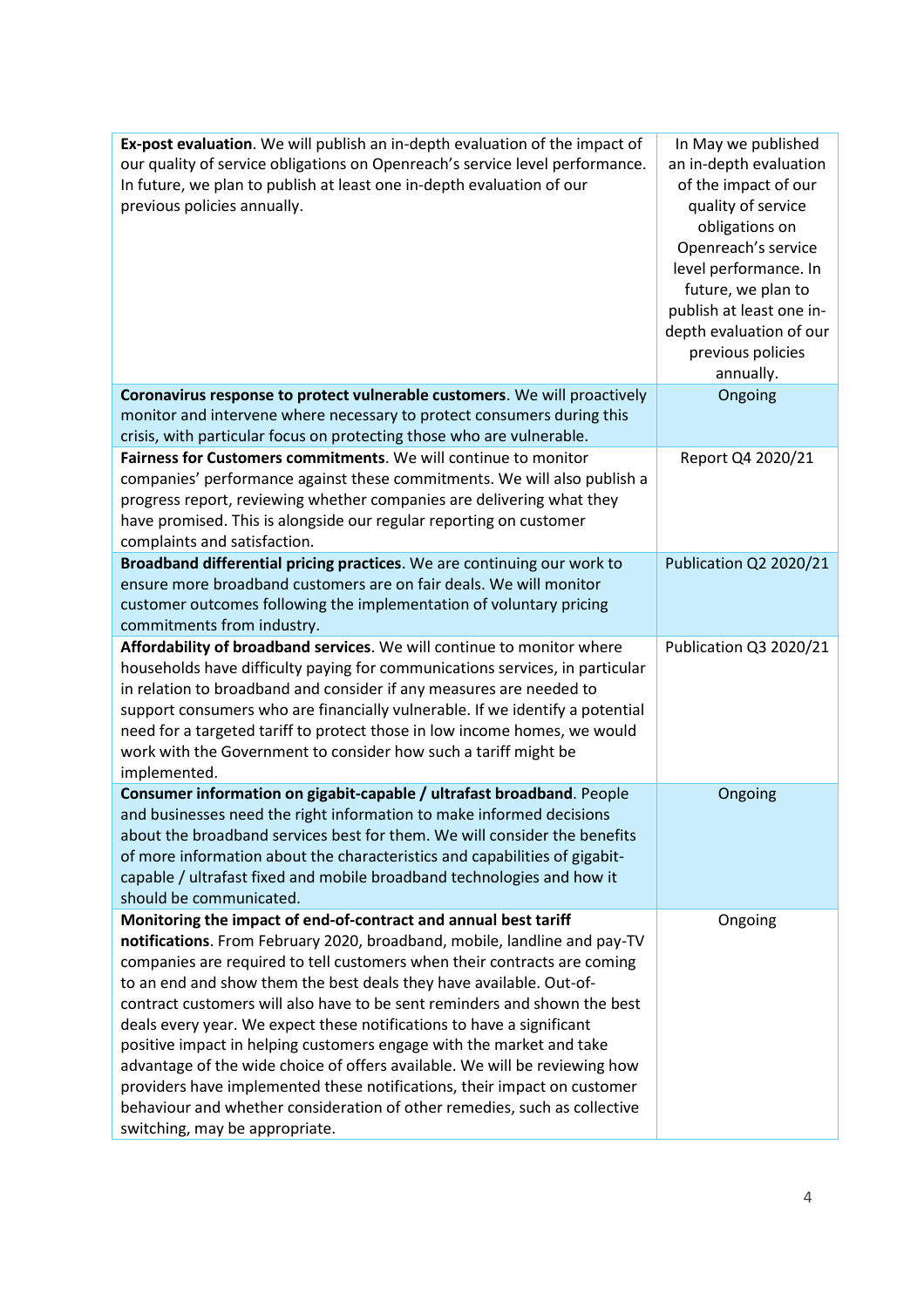| Participation and vulnerability. We work to support the needs and<br>interests of those who are disabled, elderly, on low incomes or living in<br>rural areas, as well as those whose circumstances appear to put them in<br>need of special protection. We will finalise our guide to treating vulnerable<br>consumers fairly and contribute to joint policy work with the UK Regulators<br>Network to improve outcomes for vulnerable consumers.               | Publication Q2 2020/21                                        |
|------------------------------------------------------------------------------------------------------------------------------------------------------------------------------------------------------------------------------------------------------------------------------------------------------------------------------------------------------------------------------------------------------------------------------------------------------------------|---------------------------------------------------------------|
| Open communications. We are developing proposals for an open<br>communications initiative. This would enable people and small businesses<br>to share data about their use of telecoms (such as their current tariff or<br>data usage) with third parties to help them navigate the market and get a<br>better deal.                                                                                                                                              | Consultation on Open<br><b>Communications Q2</b><br>2020/21   |
| Personalised pricing. We will publish a discussion document on<br>personalised pricing, including the use of data and algorithms that support<br>these practices.                                                                                                                                                                                                                                                                                                | <b>Discussion document</b><br>Q2 2020/21                      |
| Price comparison service accreditation scheme. We will conclude our<br>review of our accreditation scheme for price comparison websites to make<br>sure it continues to work for consumers in the modern market, and to<br>ensure alignment with the objectives of the European Electronic<br><b>Communications Code.</b>                                                                                                                                        | Q3 2020/21                                                    |
| Reporting on pricing trends. We will report on pricing trends in fixed,<br>mobile and pay-TV services. This will include a review of the prices available<br>to consumers buying different types of services and a summary of what, on<br>average, consumers are paying. It will also look at tariff structures and how<br>'discounted' prices vary from standard or 'list' prices, as well as the<br>difference between in-contract and out-of-contract prices. | Publication Q1 2021/22                                        |
|                                                                                                                                                                                                                                                                                                                                                                                                                                                                  |                                                               |
| <b>Review of the General Conditions and Universal Service Conditions to</b>                                                                                                                                                                                                                                                                                                                                                                                      | <b>EECC further</b>                                           |
| implement the European Electronic Communications Code. We will<br>confirm our plans for implementing the end-user rights section of the                                                                                                                                                                                                                                                                                                                          | consultation Q2 2020/1<br><b>EECC statement - Q3</b>          |
| European Electronic Communications Code, within the context of our                                                                                                                                                                                                                                                                                                                                                                                               | 2020/21                                                       |
| broader Fairness for Customers work programme. We have set out a                                                                                                                                                                                                                                                                                                                                                                                                 | <b>Switching process</b>                                      |
| number of proposed changes to our regulatory rules, including new rules                                                                                                                                                                                                                                                                                                                                                                                          | consultation - Q3                                             |
| on switching and porting, handset locking, accessibility for disabled                                                                                                                                                                                                                                                                                                                                                                                            | 2020/21                                                       |
| customers and contract information. We also expect to begin a review of<br>legacy universal service obligations which needs to be completed by the                                                                                                                                                                                                                                                                                                               | <b>Switching process</b><br>statement - Q4<br>2020/21         |
| end of Q3 2021/22.                                                                                                                                                                                                                                                                                                                                                                                                                                               | <b>Consultation on legacy</b><br>USO services - Q4<br>2020/21 |
| Improving consumer information on fixed and mobile coverage and                                                                                                                                                                                                                                                                                                                                                                                                  | Ongoing                                                       |
| performance. We continue to provide consumers with accurate and                                                                                                                                                                                                                                                                                                                                                                                                  |                                                               |
| comparable information on fixed and mobile networks via our online                                                                                                                                                                                                                                                                                                                                                                                               |                                                               |
| checker. We are exploring the options to improve how these consumer-                                                                                                                                                                                                                                                                                                                                                                                             |                                                               |
| facing tools work, so they remain relevant and accessible. We will continue                                                                                                                                                                                                                                                                                                                                                                                      |                                                               |
| to review the information that we make available to consumers and take                                                                                                                                                                                                                                                                                                                                                                                           |                                                               |
| action to improve our metrics.                                                                                                                                                                                                                                                                                                                                                                                                                                   |                                                               |
| Migration to voice-over-IP services. We will work with communications                                                                                                                                                                                                                                                                                                                                                                                            | Ongoing                                                       |
| providers to help make sure issues raised by their migration to voice-over-                                                                                                                                                                                                                                                                                                                                                                                      |                                                               |
| IP services, including the potential future switch-off of the PSTN, are<br>identified and addressed with the aim of protecting consumers from harm                                                                                                                                                                                                                                                                                                               |                                                               |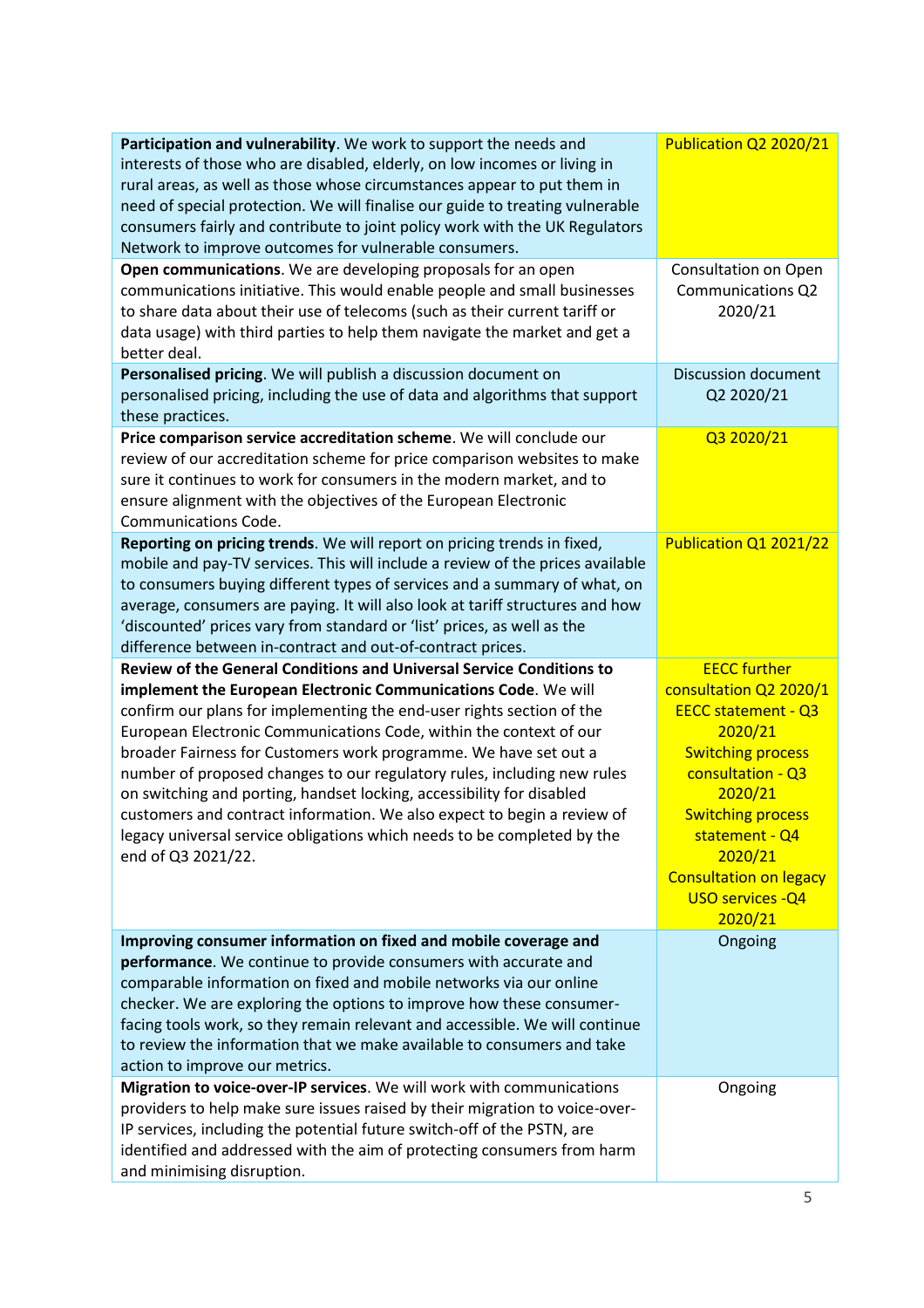| Fairer mobile handset pricing. We are continuing our work to ensure fairer, | <b>Statement Q3 2020/21</b> |
|-----------------------------------------------------------------------------|-----------------------------|
| more transparent prices for customers buying mobile handset contracts. In   |                             |
| July 2019, alongside our findings on bundled mobile handset contracts, we   |                             |
| also consulted on proposed changes to contract durations when handsets      |                             |
| are sold with a link to a mobile airtime contract (known as linked split    |                             |
| contracts). We will conclude on our proposals as part of the Review of the  |                             |
| General Conditions and Universal Service Conditions to implement the        |                             |
| European Electronic Communications Code.                                    |                             |
| Standalone landline services. BT implemented price reductions for its       | Document to be              |
| customers buying landline services in a standalone contract in April 2018.  | published Q3/Q4             |
| Its commitments expire in Q4 2020/21 and we will consider what              | 2020/21                     |
| appropriate protections are necessary in the future to ensure that these    |                             |
| customers receive value for money for the landline services they buy.       |                             |
| Future of numbering policy review. We will continue our strategic review    | <b>Consultation on</b>      |
| of the telephone numbering plan to make sure it provides what consumers     | geographic numbering        |
| understand, want and need from numbers for the coming decade. In            | Q2 2020/21. Other           |
| particular, we will be considering the future of area codes, 084/087        | elements of review          |
| numbers and we will continue our programme to address anomalies in the      | ongoing                     |
| use of and charges for calls to 07 numbers. We will carry out this work     |                             |
| alongside our review of the charges for non-geographic numbers.             |                             |
| Public service broadcasting programme: Small Screen Big Debate. We will     | Consultation Q3             |
| consider the role of public service broadcasting in a fast-changing media   | 2020/21                     |
| landscape, and impacted by the coronavirus pandemic, by facilitating the    |                             |
| 'Small Screen: Big Debate' with industry, the UK and devolved               |                             |
| governments, Parliament, viewers and listeners.                             |                             |
| Ofcom's annual report on the BBC. We will set out how we have carried       | Report Q3 2020/21           |
| out our duties and assess the BBC's compliance with the specified           |                             |
| requirements in the Operating Framework and Operating Licence. We will      |                             |
| also publish a report measuring the BBC's performance in meeting its        |                             |
| mission and public purposes across its public services.                     |                             |
| Material changes to the BBC public service activities. We will continue to  | Ongoing                     |
| monitor the BBC public service activities to ensure any material changes    |                             |
| have appropriate regulatory scrutiny if required.                           |                             |
| Monitoring the BBC's commercial activities. The BBC's commercial            | Ongoing                     |
| activities are required to earn a commercial rate of return over an         |                             |
| appropriate period to ensure that public money is not used to finance loss- |                             |
| making commercial activities. We require the BBC to report on the financial |                             |
| performance and target rates of return for each of its commercial           |                             |
| subsidiaries and each line of business within its commercial subsidiaries.  |                             |
| We will also continue to monitor the BBC's compliance with our              |                             |
| requirements in relation to operational separation and transfer pricing.    |                             |
| BBC Studios review. We are reviewing the evolution of BBC Studios,          | Report Q4 2020/21           |
| including how it has implemented our trading and separation requirements.   |                             |
| We will publish the findings of our review by the end of 2020/21.           |                             |
| Responding to Channel 4 Corporation's annual Statement of Media Policy.     | Report Q1 2020/21           |
| We will publish our response to Channel 4 Corporation's delivery of its     |                             |
| media content duties and plans for the following year as set out in its     |                             |
| statement.                                                                  |                             |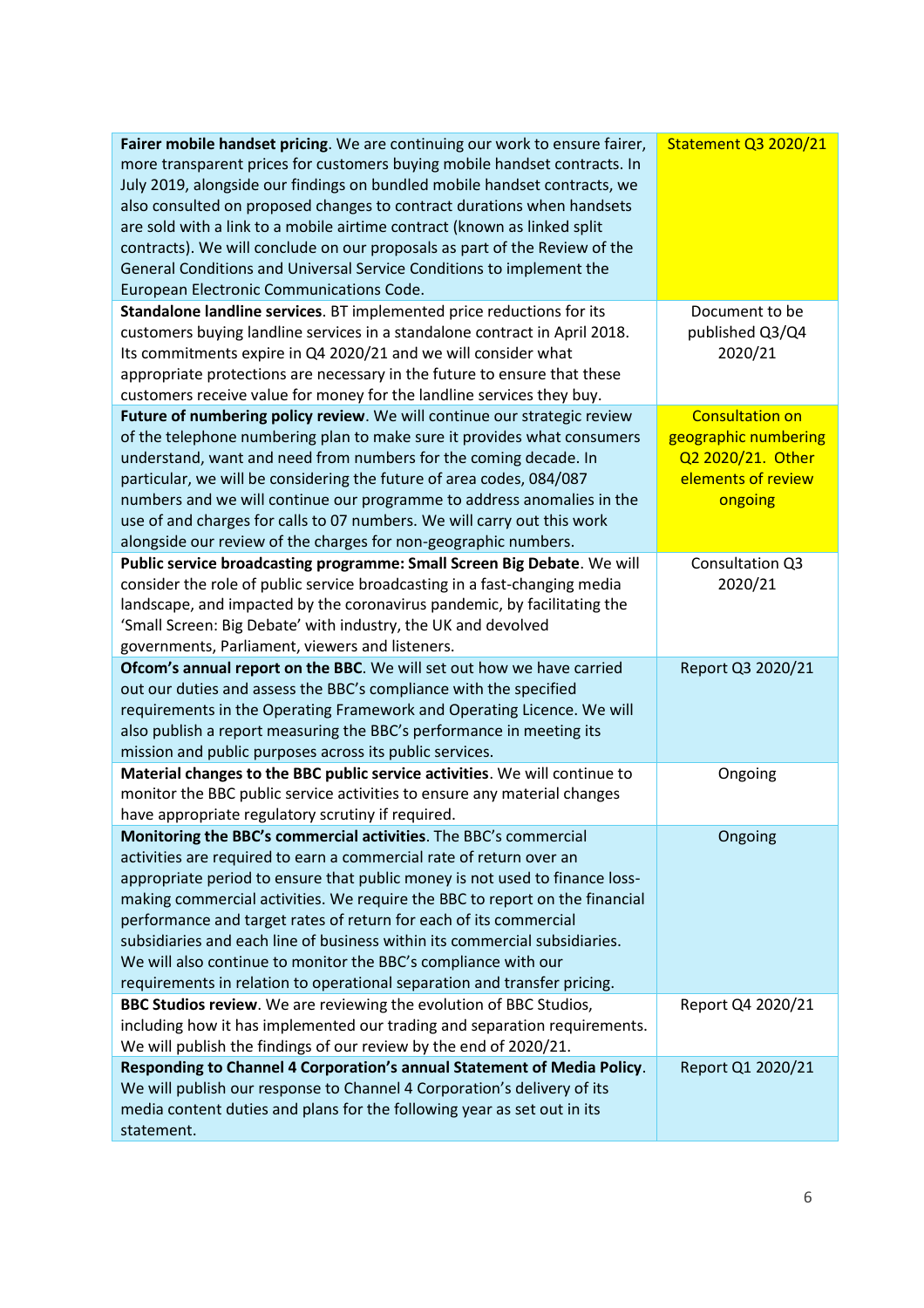| Reporting on adults' media literacy. We will publish our annual Adults'                                                                            | Report Q1 2020/21             |
|----------------------------------------------------------------------------------------------------------------------------------------------------|-------------------------------|
| Media Use and Attitudes report, looking at media literacy among UK adults.                                                                         |                               |
| It will include data on the media use, attitudes and understanding of adults                                                                       |                               |
| aged 16 and over, and how these are changing over time. Alongside this,                                                                            |                               |
| we will publish our annual Adults' Media Lives report, detailing the findings                                                                      |                               |
| from our small-scale, longitudinal, ethnographic qualitative research among                                                                        |                               |
| UK adults - a complement to our quantitative surveys on adults' media                                                                              |                               |
| literacy.                                                                                                                                          |                               |
| Reporting on children's media literacy. We will publish our annual                                                                                 | Report Q4 2020/21             |
| Children's Media Use and Attitudes report, providing evidence on media                                                                             |                               |
| use, attitudes and understanding among children and young people aged 5-                                                                           |                               |
| 15, as well as information about the media access and use of children aged                                                                         |                               |
| 3-4. The report will also include parents' views about their children's media                                                                      |                               |
| use, and the ways parents monitor or limit children's use of different types                                                                       |                               |
| of media. Alongside this, we will publish our annual Children's Media Lives                                                                        |                               |
| report, detailing the findings from our small-scale, longitudinal,                                                                                 |                               |
| ethnographic qualitative research among children and young people - a                                                                              |                               |
| complement to our quantitative surveys on children's media literacy.                                                                               |                               |
| Participants in programming. We have been considering amendments to                                                                                | <b>Consultation Published</b> |
| the Broadcasting Code to make sure broadcasters provide due care to                                                                                | March 2020, Closes            |
| programme participants, where required. Our first consultation closed in                                                                           | July 2020 Statement           |
| autumn 2019 and we revised our approach and published a second                                                                                     | Q2/Q3 2020/21                 |
| consultation on 10 March 2020. We aim to publish new rules and a                                                                                   |                               |
| statement later in 2020.                                                                                                                           |                               |
| Media Nations. We will publish this annual report on key trends in the                                                                             | Q2 2020/21                    |
| television and video sector, as well as the radio and audio sector.                                                                                |                               |
| Small-scale DAB. We will advertise the first small-scale radio multiplex                                                                           | Ongoing                       |
| licences as soon as practicable.                                                                                                                   |                               |
| Advertising policy and regulation. The Government has consulted on                                                                                 | <b>Subject to Government</b>  |
| additional restrictions on TV advertising for food and drinks high in fat, salt                                                                    | consultation/statement        |
| and sugar (HFSS), including a pre-watershed ban, with a statement                                                                                  |                               |
| expected in due course. If tighter restrictions are introduced, Ofcom and its                                                                      |                               |
| co-regulators (BCAP and the ASA) would be required to administer this.                                                                             |                               |
| Review of requirements to support fair and effective competition in the                                                                            | Q3 2020/21                    |
|                                                                                                                                                    |                               |
| provision of EPGs. As required by the Digital Economy Act 2017 we will<br>review the requirements we have imposed on EPG licensees to ensure fair, |                               |
|                                                                                                                                                    |                               |
| reasonable and non-discriminatory behaviour.                                                                                                       | Call for evidence Q2          |
| Video-sharing platform regulation. The new Audiovisual Media Services                                                                              |                               |
| Directive (AVMSD) introduces requirements for video-sharing platforms                                                                              | 2020/21, AVMSD                |
| (VSPs) to take appropriate measures to protect children from harmful                                                                               | transposition Q2              |
| content and to protect the general public from content containing illegal                                                                          | 2020/21 anticipated           |
| material and incitement to violence or hatred. The UK Government has                                                                               | Sept 2020,                    |
| appointed Ofcom to act as the regulator for UK-established VSPs ahead of                                                                           | Consultation Q3               |
| the full legislation on online harms. In developing guidance for the VSPs, we                                                                      | 2020/21                       |
| will seek views from companies, experts and the public through a                                                                                   |                               |
| consultation later this year once the necessary legislation has passed.                                                                            |                               |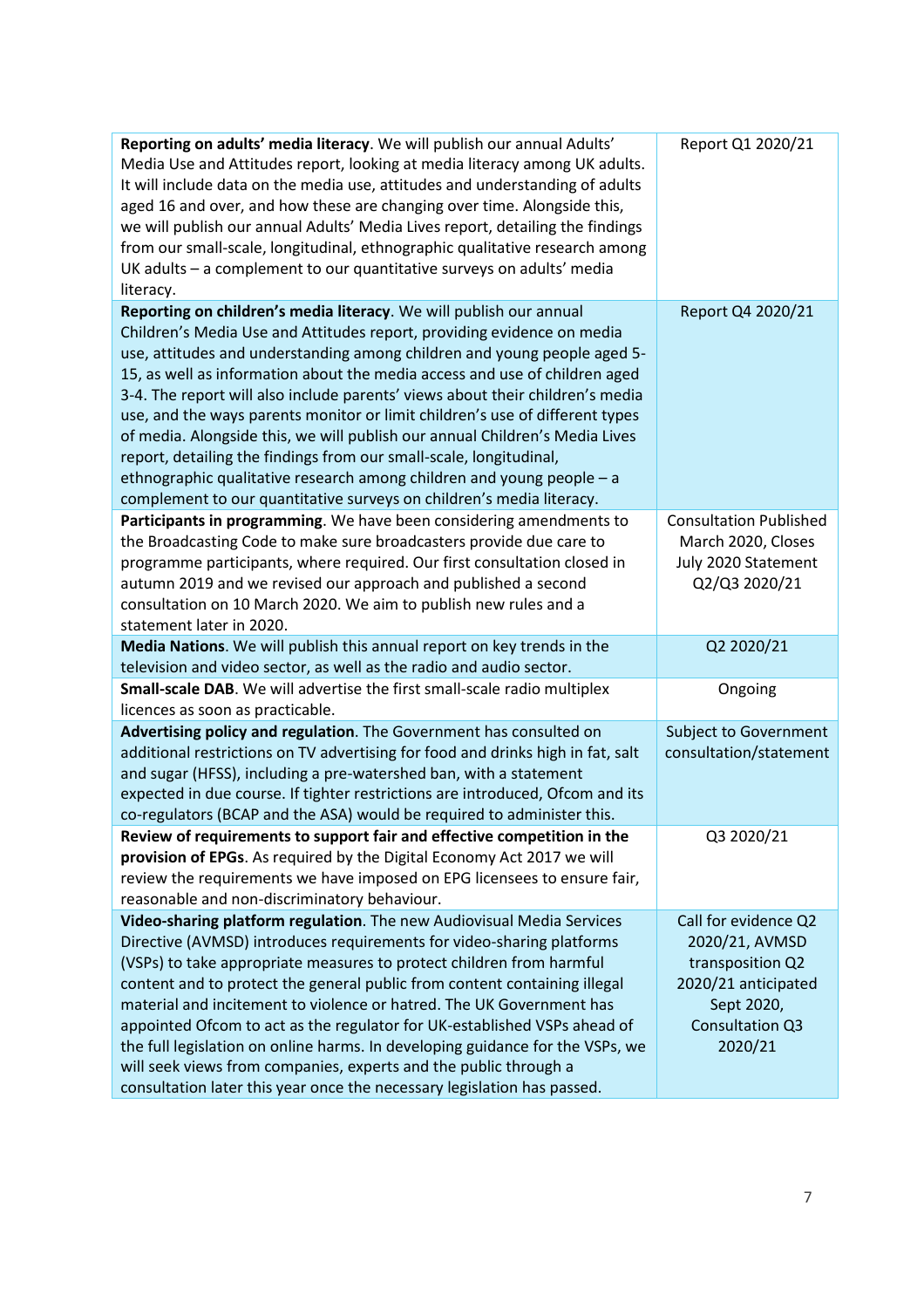| Preparing to regulate online harms. On 12 February Government<br>announced that it is minded to appoint Ofcom as the new regulator for<br>online harms. If confirmed, these proposed new responsibilities would<br>constitute a significant expansion to our remit, and preparing for them will<br>be a major area of focus in 2020/21 and beyond. The timing of this work<br>will depend on the UK Government's process for making final decisions and<br>introducing new legislation. In the meantime, we will continue providing<br>technical advice and input to policy development by the Government.                                                                                                                                                                                                                                                                                                                                                                                                                                                                                                                                                                                                                                                                                                                                                                                                                                                                                                                                                                              | Ongoing / legislation to<br>be introduced to<br>Parliament later in the<br>year                  |
|-----------------------------------------------------------------------------------------------------------------------------------------------------------------------------------------------------------------------------------------------------------------------------------------------------------------------------------------------------------------------------------------------------------------------------------------------------------------------------------------------------------------------------------------------------------------------------------------------------------------------------------------------------------------------------------------------------------------------------------------------------------------------------------------------------------------------------------------------------------------------------------------------------------------------------------------------------------------------------------------------------------------------------------------------------------------------------------------------------------------------------------------------------------------------------------------------------------------------------------------------------------------------------------------------------------------------------------------------------------------------------------------------------------------------------------------------------------------------------------------------------------------------------------------------------------------------------------------|--------------------------------------------------------------------------------------------------|
| Making sense of media. We will continue our work to help improve the<br>online skills, knowledge and understanding of UK adults and children<br>through providing robust research and collaborating with relevant<br>businesses and organisations and their activities.                                                                                                                                                                                                                                                                                                                                                                                                                                                                                                                                                                                                                                                                                                                                                                                                                                                                                                                                                                                                                                                                                                                                                                                                                                                                                                                 | Development of<br>research programme,<br>plus MSOM Panel /<br>Network engagement<br>Q2/3 2020/21 |
| Number-independent interpersonal communications services (NIICS). We<br>will carry out and publish research to understand the services that comprise<br>the NIICS market, as well as consumers' experience of these services, in the<br>context of new provisions under the EECC due to come into force in Q3<br>2020/21.                                                                                                                                                                                                                                                                                                                                                                                                                                                                                                                                                                                                                                                                                                                                                                                                                                                                                                                                                                                                                                                                                                                                                                                                                                                               | Research findings Q1<br>2020/21                                                                  |
| Online Nation. We will publish this annual report on what people are doing<br>online, how they are served by online content providers and platforms, and<br>their attitudes to and experiences of using the internet.                                                                                                                                                                                                                                                                                                                                                                                                                                                                                                                                                                                                                                                                                                                                                                                                                                                                                                                                                                                                                                                                                                                                                                                                                                                                                                                                                                   | Q1 2020/21                                                                                       |
| Continuing to ensure communications providers and operators of<br>essential services are managing security risks. We will work with the UK<br>Government to implement the outcomes of the telecoms supply chain<br>review, engaging with industry, including equipment suppliers. We<br>continue to work closely with the Government, the National Cyber Security<br>Centre and industry to monitor potential risks, providing guidance and<br>advice to support the development of new legislation, which the<br>Government has committed to introduce this year. We will aim to ensure<br>communications providers within the scope of the Government's telecoms<br>security requirements adhere to relevant guidance. The Government's<br>proposed legislation would enhance Ofcom's enforcement powers. We will<br>continue to ensure that communications providers comply with their<br>existing responsibilities in the meantime. We will also:<br>work with industry throughout the year to identify and close gaps<br>in standards and best practice. We will particularly look at<br>converged networks, network stability and network outages; and<br>continue engaging with communications providers and the National<br>٠<br>Cyber Security Centre to carry out a rolling threat intelligence-led<br>penetration testing scheme (TBEST) programme. This assesses how<br>well a company stands up to a concerted attack based on<br>techniques used by cyber criminals and hostile nation states.<br>Review of user needs. We will look at user needs and assess whether the | Ongoing<br>Report Q3 2020/21                                                                     |
| postal services market is meeting the reasonable needs of the people who<br>use it.                                                                                                                                                                                                                                                                                                                                                                                                                                                                                                                                                                                                                                                                                                                                                                                                                                                                                                                                                                                                                                                                                                                                                                                                                                                                                                                                                                                                                                                                                                     |                                                                                                  |
| Monitoring the postal market and Royal Mail's performance. We will<br>continue to monitor the postal sector as part of our statutory duty of<br>securing a universal postal service, having regard to financial sustainability<br>and efficiency. We will publish an update in late 2020.                                                                                                                                                                                                                                                                                                                                                                                                                                                                                                                                                                                                                                                                                                                                                                                                                                                                                                                                                                                                                                                                                                                                                                                                                                                                                               | Report Q3 2020/21                                                                                |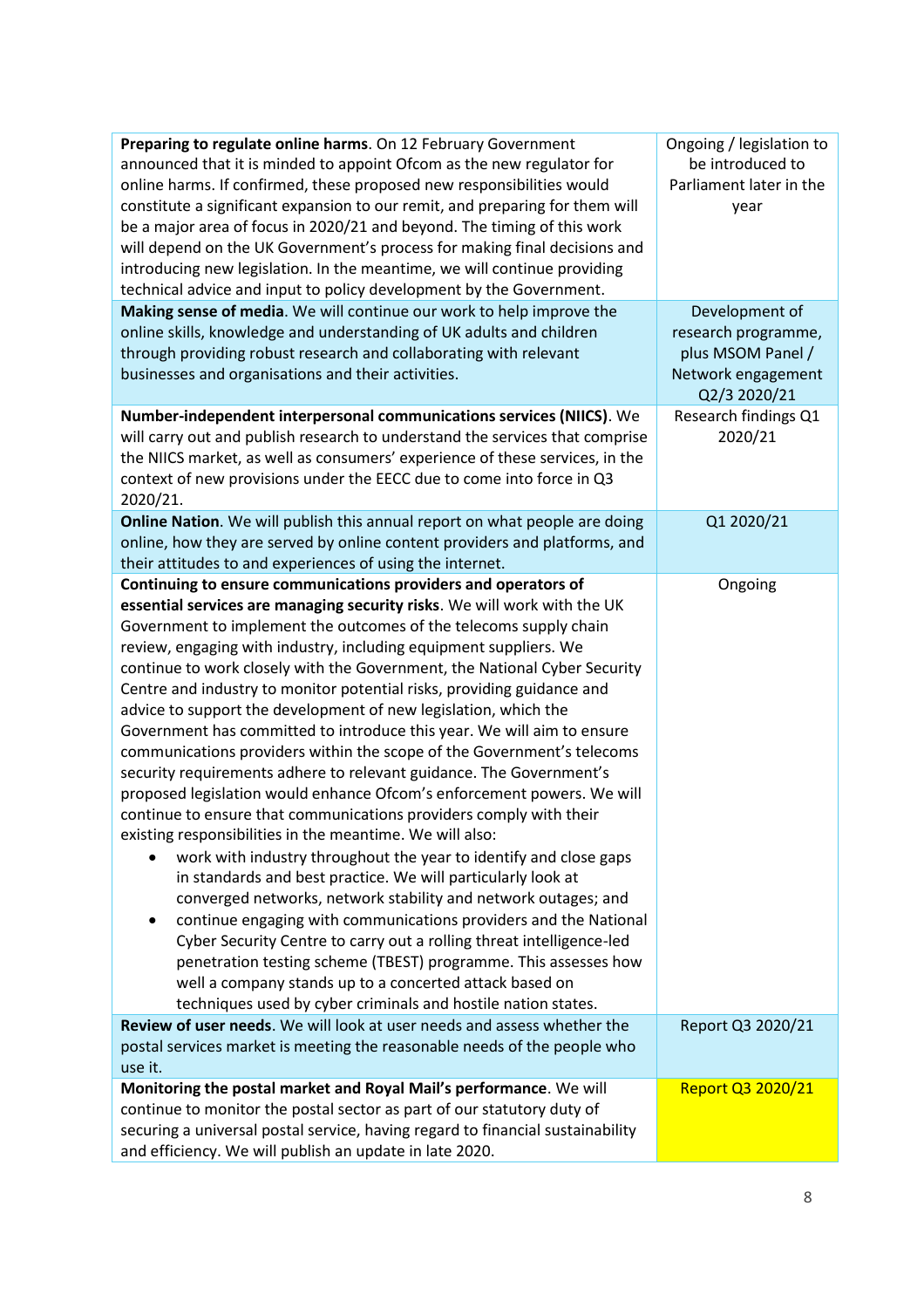| Review of the future regulatory framework for post. In 2017, we said that<br>our approach to postal regulation should remain in place until 2022. During<br>2019/20 we have been carrying out a number of projects which form the<br>building blocks for the 2022 review. This includes a review of user needs, an<br>assessment of the parcels market, bottom up cost modelling and a review<br>of Royal Mail's efficiency. During 2020/21 we will bring this work together<br>under this umbrella review. Incremental pieces of work will be required:<br>e.g. reviewing access competition and whether extra consumer protections<br>are required.                                                                                                                                                                                                                                                                                                                                  | <b>Consultation Q4</b><br>2020/21                                      |
|----------------------------------------------------------------------------------------------------------------------------------------------------------------------------------------------------------------------------------------------------------------------------------------------------------------------------------------------------------------------------------------------------------------------------------------------------------------------------------------------------------------------------------------------------------------------------------------------------------------------------------------------------------------------------------------------------------------------------------------------------------------------------------------------------------------------------------------------------------------------------------------------------------------------------------------------------------------------------------------|------------------------------------------------------------------------|
| Data Innovation Hub. We will continue to build a central team to<br>contribute to data science initiatives and support colleagues around the<br>organisation to maximise insight and efficiency from data related activities.<br>This will improve our tools and processes to support policy development.                                                                                                                                                                                                                                                                                                                                                                                                                                                                                                                                                                                                                                                                              | Ongoing                                                                |
| Testing a new approach to improve UK telephone number management<br>and improving trust in telephone numbers. Phone numbers convey<br>information about who is calling when displayed on devices like<br>smartphones. People can use this information to decide whether or not to<br>answer calls. That identity information must be trustworthy but it is under<br>threat by fraudsters spoofing phone numbers to carry out scams. Following<br>collaboration with industry to test the use of innovative blockchain<br>technology as a future-proofed approach to number management, we will<br>set out our initial assessment of proposals to change the way numbers are<br>used by modern networks, which we believe is necessary to tackle nuisance<br>and scam calls. Our proposals could also support better processes for<br>porting numbers and routing calls to these numbers when customers<br>switch between competing providers, as well as improve number<br>management. | Consultation on hold.<br>Trials are ongoing but<br>delayed by COVID-19 |
| Salisbury copper retirement trial. We will provide support to Openreach's<br>copper retirement trial in Salisbury, using our convening power to support<br>the trial in protecting vulnerable consumers and users of special services, so<br>that lessons from the trial can support wider investment in new networks.                                                                                                                                                                                                                                                                                                                                                                                                                                                                                                                                                                                                                                                                 | Ongoing                                                                |
| Emergency call handling performance. We will review and, where<br>necessary, propose improved capabilities for emergency call handling, so<br>people have confidence in being able to contact the emergency services.                                                                                                                                                                                                                                                                                                                                                                                                                                                                                                                                                                                                                                                                                                                                                                  | Ongoing                                                                |
| Innovation in regulatory approaches. We will identify new opportunities to<br>innovate in our approach to regulation. In particular we will adopt new<br>approaches to policy-making and explore ways to improve how we work<br>and foster innovation. We will attend the Nesta-run States of Change<br>program with our New Comms 2020 team, use current projects as test-beds<br>to trial new policy techniques and improve the use and promotion of<br>existing innovation at Ofcom.                                                                                                                                                                                                                                                                                                                                                                                                                                                                                                | Ongoing                                                                |
| Diversity and Inclusion Report. We published our first progress report on<br>our 2018-2022 Diversity and Inclusion programme in July 2019. This<br>programme outlines the diversity and inclusion actions we will take,<br>including a detailed account of our objectives and programme of work,<br>both as an employer and as the UK's communications regulator. An update<br>on our strategy will be published later in the autumn. We will also confirm<br>new five-year diversity targets for Ofcom, as the current targets which were<br>set in 2015 expire at the end of 2020. We will also publish our annual<br>diversity report, which looks at diversity and equality at Ofcom, in the                                                                                                                                                                                                                                                                                       | Report Q3 2020/21                                                      |